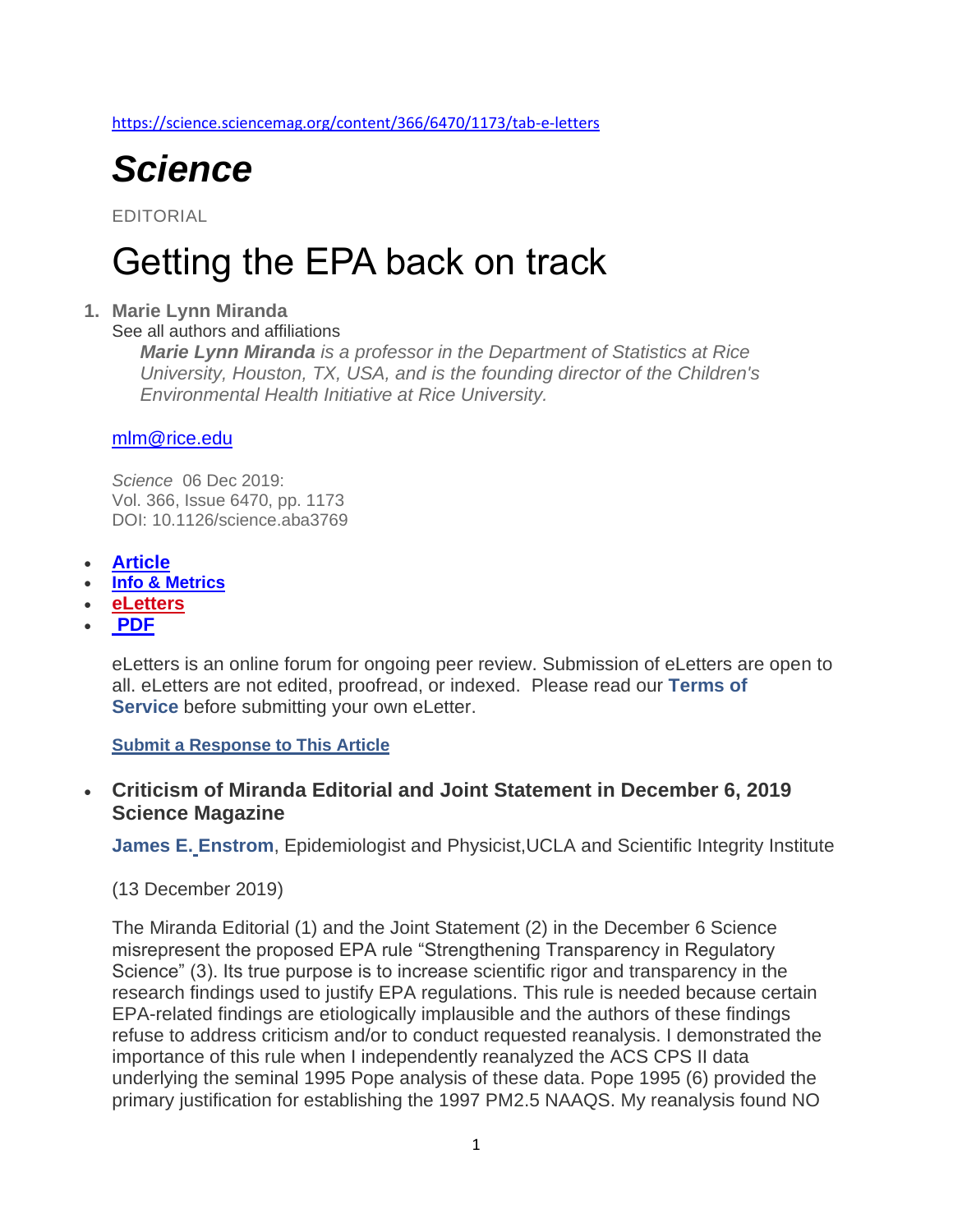robust relationship between PM2.5 and total mortality (4,5) and it directly challenges the positive relationships in Pope 1995, HEI 2000 (7), and HEI 2009 (8). My reanalysis did not violate subject confidentiality and is a model for data sharing.

Unfortunately, Science does not publish null research findings that challenge the scientific validity of EPA air pollution regulations. In July 2016 I submitted my ACS CPS II reanalysis manuscript for peer review, but it was quickly rejected by both Science and Science Advances after initial screening and NO in-depth review. My manuscript was published on March 28, 2017 in Dose-Response (4), which includes the rejection history. Subsequently, it has been entirely ignored by Science, EPA PM Policy Assessment staff, and EPA-related investigators like Pope. In three recent articles on PM2.5 deaths (9-11), Pope has falsified the research record by not citing References 4- 8 and by ignoring the 25-year PM2.5 deaths controversy. My comments to EPA CASAC regarding the current EPA PM PA make a strong case that there is NO causal relationship between PM2.5 and total mortality in the US and that the entire basis for the PM2.5 NAAQS needs to be reassessed (12-13). In the interest of objectivity, Science must publish evidence that supports the proposed EPA Transparency Rule and/or challenges existing EPA regulations.

For the record, this eLetter was originally submitted on December 11, 2019 as a Letter to the Editor (Science Manuscript aba5396) to be published in Science. The Letter to the Editor was rejected on December 13, 2019 by Science Editor Jennifer Sills after an initial reading and NO peer review. This immediate rejection is similar to the immediate rejection that I received in July 8, 2016 regarding Manuscript No. aah4744, which was eventually published on March 28, 2017 in Dose-Response, as explained in Reference 4 and Reference 13.

#### References

1) Marie Lynn Miranda. Getting the EPA back on track. Science 366:1173 (6 Dec 2019) (DOI: 10.1126/science.aba3769)

2) H. Holden Thorp, et al. Joint statement on EPA proposed rule and public availability of data. Science 366:eaba3197 (6 Dec 2019) (DOI: 10.1126/science.aba3197) N=545 words

3) U.S. Environmental Protection Agency, Science Advisor Programs, "Strengthening transparency in regulatory science" (30 Apr 2018) (**<https://www.epa.gov/osa/strengthening-transparency-regulatory-science>**)

4) James E. Enstrom. Dose-Response (28 Mar 2017) (**<https://doi.org/10.1177/1559325817693345>**)

5) James E. Enstrom. Dose-Response (29 May 2018) (**<https://doi.org/10.1177/1559325818769728>**)

6) C. Arden Pope III, et al. AJRCCM (1 Mar 1995) (**[https://doi.org/10.1164/ajrccm/151.3\\_Pt\\_1.669](https://doi.org/10.1164/ajrccm/151.3_Pt_1.669)**)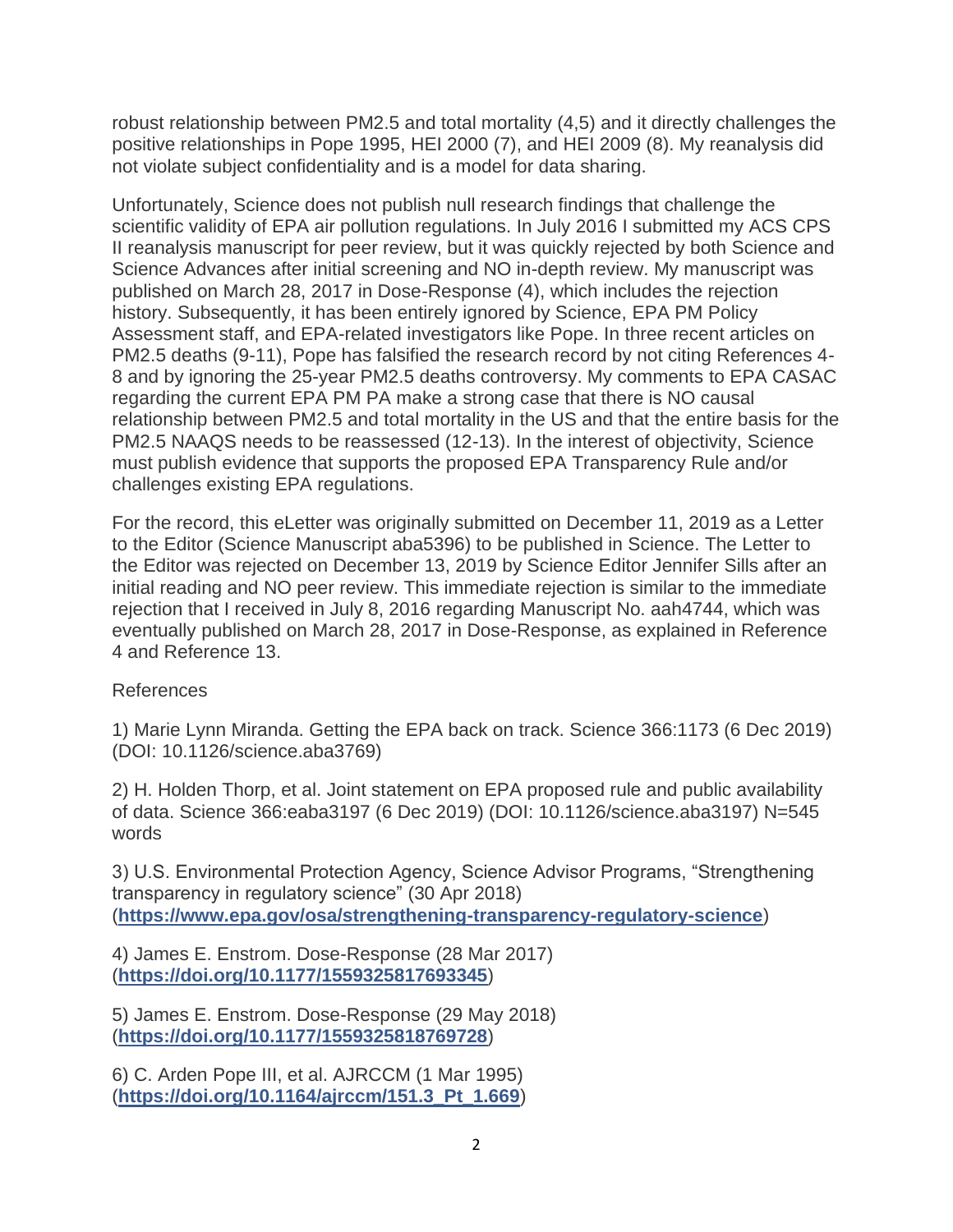7) Health Effects Institute Special Report. (July 2000) (**<https://www.healtheffects.org/system/files/HEI-Reanalysis-2000.pdf>**)

8) Health Effects Institute Research Report 140. (May 2009) (**[https://www.healtheffects.org/publication/extended-follow-and-spatial-an...](https://www.healtheffects.org/publication/extended-follow-and-spatial-analysis-american-cancer-society-study-linking-particulate)**)

9) C. Arden Pope III, et al. Air Quality, Atmosphere & Health (1 Apr 2018) (**<https://doi.org/10.1007/s11869-017-0535-3>**)

10) C. Arden Pope III, et al. EHP (24 Jul 2019) (**<https://doi.org/10.1289/EHP4438>**)

11) Jacob S. Lefler, et al. Environmental Health (21 Nov 2019) (**<https://doi.org/10.1186/s12940-019-0544-9>**)

12) James E. Enstrom. EPA CASAC Comment (17 Oct 2019) (**<http://www.scientificintegrityinstitute.org/JEEPMPA102219.pdf>**)

13) James E. Enstrom. EPA CASAC Comment (11 Dec 2019) (**<http://www.scientificintegrityinstitute.org/JEEPMPA120319.pdf>**)

# **[Show Less](https://science.sciencemag.org/content/366/6470/1173/tab-e-letters)**

Competing Interests: None declared.

# • **RE: Getting the EPA onto the science track**

**[S. Stanley](mailto:genetree@bellsouth.net) Young**, Statistician,CGStat

Other Contributors:

Warren Kindzierski, Epidemiologist,University of Alberta

(13 December 2019)

There are two sides to every coin. Miranda(1) takes one side: poor air quality is a killer, among other health effects, and any request for data access is a simple ruse to overturn established fact(2). Humans including scientists can get it wrong and stay wrong for a long time(3). In addition to two sides, there is the edge of the coin – we just don't know the answer. Two recent reports based on massive data sets find no association of air components with heart attacks or mortality(4,5). Contemporary with the Harvard Six Cities, a large and well-conducted study, also funded by the Environmental Protection Agency found no effect of air quality on mortality(6). Two reports in 1988(7,8) noted that for 56 health questions the literature was roughly equally divided for and against the claims and that selective reporting was a possible cause of the replication problem; we now call that p-hacking. If false positive studies are reported and negative studies are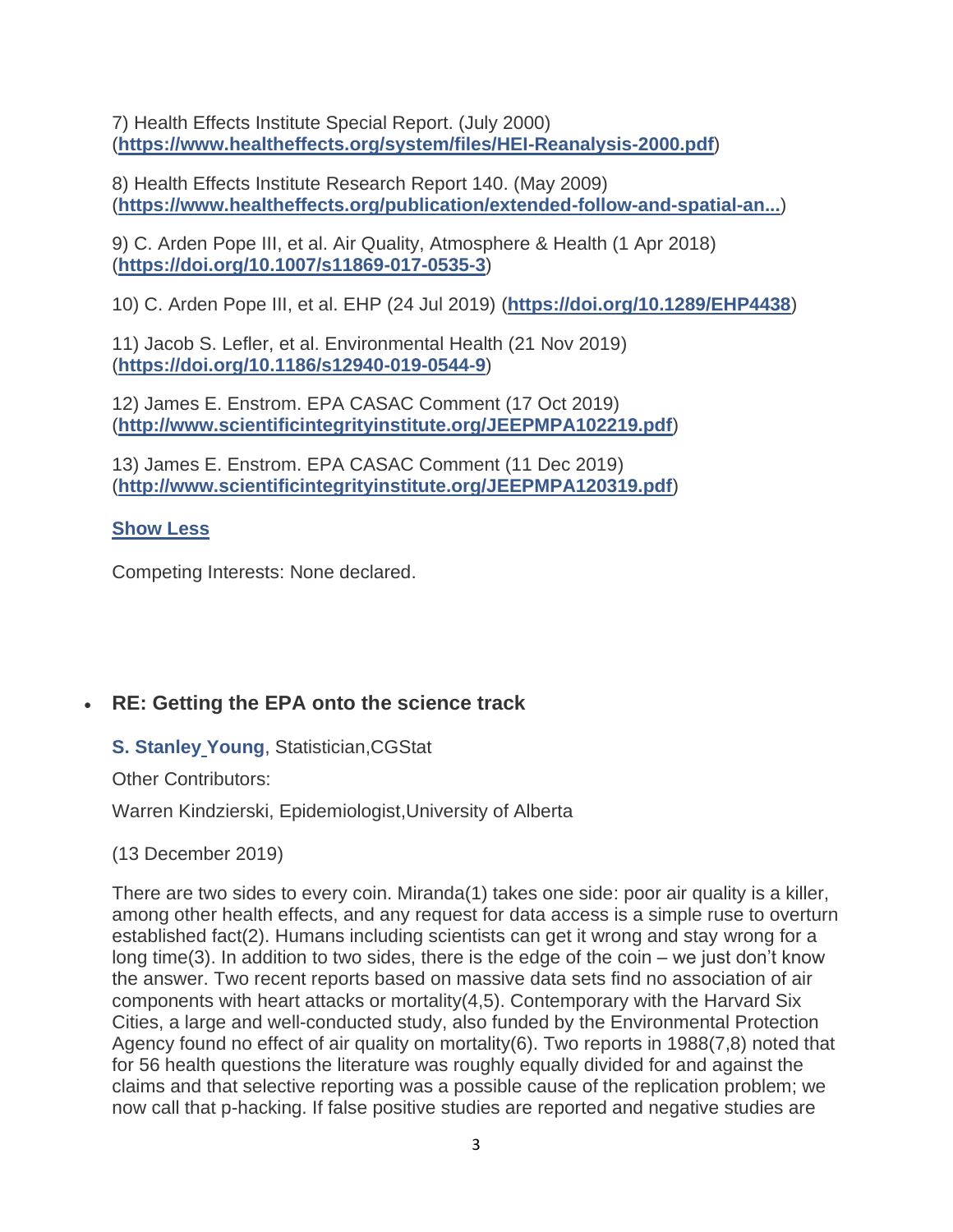suppressed, there can be a canonization of false claims(9). Reviews(10,11) of The Lancet and JAMA meta-analysis studies note that base papers in these studies provided contradictory evidence; many of the base papers had very small p-values whereas many others appeared to be completely random, a mixture. Both claims cannot be right. At best the results reported in these meta-analysis studies were ambiguous. An agency can support external research and base its decisions on this research and so long as it does not take possession of the data, freedom of information cannot reach through the agency to examine the data(12). Appeal to authority(2) is less trustworthy than transparency in data and methods. The citizen needs the protection of transparency; the EPA should be supported on opening up the science process.

#### References

1. M. L. Miranda, Getting the EPA back on track. Science 06Dec2019:1173 2. H. H. Thorp, Joint statement on EPA proposed rule and public availability of data. Science 06Dec2019: eaba3197 DOI: 10.1126/science.aba3197

3. MacKay C. Extraordinary Popular Delusions and the Madness of Crowds. BN Publishing. 1852 Edition.

4. A. Milojevic, P. Wilkinson, B. Armstrong, K. Bhaskaran, L. Smeeth, S. Hajat, Shortterm effects of air pollution on a range of cardiovascular events in England and Wales: case-crossover analysis of the MINAP database, hospital admissions and mortality. Heart. 100, 1093−1098. doi:10.1136/heartjnl-2013-304963. (2014) 5. S. S. Young, R. L. Smith, K. K. Lopiano, Air quality and acute deaths in California, 2000-2012. Reg Tox Pharm 88, 173-184. (2017)

6. P. Styer, N. McMillan, F. Gao, J. Davis, J. Sacks, Effect of outdoor airborne particulate matter on daily death counts. Env Health Perspec 103, 490-497. (1995) 7. L. C. Mayes, R. I. Horwitz, A. R. Feinstein, A collection of 56 topics with contradictory results in case-control research. Int. J. Epidemiol. 17, 680–685. (1988)

8. A. R. Feinstein, Scientific standards in epidemiologic studies of the menace of daily life. Science 242, 1257–1263. (1988)

9. S. B. Nissen, T. Magidson, K. Gross, C. T. Bergstrom, Publication bias and the canonization of false facts. eLife. 5:e21451. doi:10.7554/eLife.21451. (2016)

10. S.S. Young, M.K. Acharjee, K. Das, The reliability of an environmental epidemiology meta-analysis, a case study. Reg Tox Pharm. 102, 47-52. (2018)

11. S. S. Young, K. B. Kindzierski, Evaluation of a meta-analysis of air quality and heart attacks, a case study, Crit Rev Tox doi: 10.1080/10408444.2019.1576587 (2019) 12. J. S. Cecil, E. Griffin, "The Role of Legal Polices in Data Sharing." In Sharing Research Data The National Academies

Press **<http://www.nap.edu/catalog/2033.html>** (1985)

# **[Show Less](https://science.sciencemag.org/content/366/6470/1173/tab-e-letters)**

Competing Interests: None declared.

# **[View Full Text](https://science.sciencemag.org/content/366/6470/1173.full)**